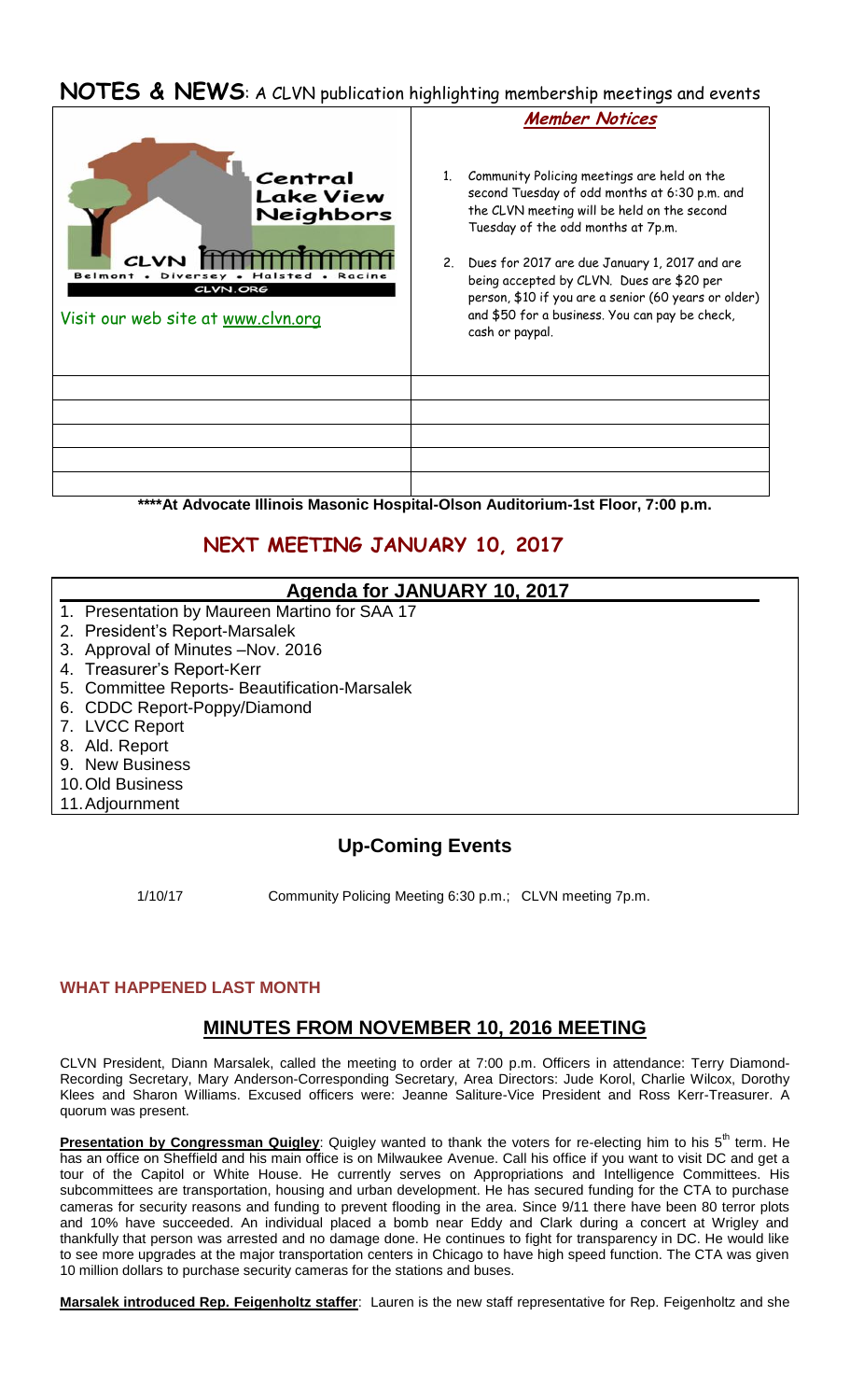introduced herself at the meeting. A member asked about the status of the closing of the emission stations in the City specifically on Webster Street. Rep. Feigenholtz received many complaints about the closings. She is working with the Governor's office to address this issue.

**Presentation for 937-945 W. Belmont for a zoning change from B3-3 to B3-5**: Sara Barnes of Samuel Banks Law Office introduced Mitch Goltz who made a second presentation concerning this property. They purchased 2 parcels of land directly to the east of the Belmont El. There is an existing CTA easement on the property immediately to the east of the el in which they can't build anything on, or over the easement. The current zoning is B3-3 and they filed a Type 1 Zoning Application to zone the property to B3-5 to increase the height of the building due to the CTA Easement that prevents improvements on the east 10 feet of the property at grade level. There is no B3-4 zoning. The proposed building would house 6 stories of mixed use and a recessed penthouse on the  $6<sup>th</sup>$  floor. The building would have a restaurant at grade level with outdoor seating in a landscaped area and the other five floors would be 33 residential apartments. The 33 apartments would consist of studios to two bedroom units and the retail space would be about 2000 sq. feet. 10 units would have balconies. All units would have good natural light, nice appliances and access to a 2,000 sq. feet roof deck. The mechanical units would be located on the roof and enclosed to blend into the building. The building would act as a buffer from the noise of the el. No parking is required as this project is a transit oriented development ("TOD"). The developer is going to enter into a parking agreement with the CTA for 15-20 parking spots under the el tracks and will make space available to his tenants. The parking agreement with the CTA is month to month. The alley is 24 feet wide. A truck could turn into and fit in the proposed loading dock area and there is a space in the rear of the building for enclosed trash containers. There would be bike parking in the basement or on the first floor to comply with the TOD requirements which requires developers to replace each parking space with a bike space. The bike racks would be located inside the building. The height of the building as defined by the Zoning code is 70 feet (the height of the ceiling on the  $6<sup>th</sup>$  floor). The top of the staircase roof is 82 feet and the elevator is 86 feet. They would consider doing a green roof. Most of the building would consist of glass façade with some tints. Questions were raised as to the number of dumpster they would have for trash. They believe they would have 3 dumpsters and trash pickup would be on a coordinated schedule. There were concerns raised as to the look of the west side of the building as not real drawings were given in color to show how the building will look after it is finished. The developer agreed to send a color rendering to CLVN to post. Another concern raised was whether the tenants should get 383 zone parking and guest passes. This item will have to be addressed by the Alderman. The CLVN Planning and Zoning Committee recommended to support the project and informed the group that a restrictive covenant has been executed by the developer. It was agreed to take the vote at the meeting but we expect the rendering and may need to amend the restrictive covenant depending on the result of the parking issue. The vote was 22 in favor, no opposed and no abstentions.

#### **Presentation by Azteca Grill 847 W. Belmont for incidental liquor license**: Tabled to the next meeting.

**Election of CLVN Officer's:** Marsalek presented the slate in the absence of Jeanne Saliture, the Nominating Committee Chair. The slate consists of the current officers all seeking to renew their terms. Nominations were taken from the floor and no one made any nominations. Jackie Price made a motion which was seconded by Karen Gaus to approve the slate of officers. The motion to approve the slate passed unanimously.

**President's Report:** The Agassiz Halloween Party was a huge success. All funds raised from the snacks sold by CLVN at the event were donated to Agassiz. They sent us many emails thanking CLVN for being a co-sponsor and supporting the school. The CLVN Holiday Party will be held on Dec. 1, 2016 at Mad River. Please rsvp and indicate if you are bringing children the age and sex of the child. The Presidents of Hawthorne Neighbors and CLVN met with Ald. Tunney to discuss neighborhood security in general and especially at Belmont /Sheffield and along Sheffield. A police camera is now operating at Wellington and Sheffield. The President of Hawthorne Neighbors and CLVN President met with Ald. Tunney and his staff to discuss Belmont and Sheffield. We will have a meeting with three bar owners, the police and the Cook County State's Attorney to try to have the late night bars close at 2:00 a.m. as opposed to 5:00 a.m. We may also start a petition drive to have the license only be valid to 2:00 a.m. Petitions would have to be signed by individuals that live within 500 feet of the business. Another solution is to have any future liquor license agree to comply with a specific plan of operation which limits the hours and the plan is attached to the license. Marsalek will report on the meeting results and further action. Poppy would like to see a moratorium on Belmont from Clark to Ashland to prohibit late night bars. Mary Anderson indicated many of the bars on Belmont will have their liquor licenses up for renewal in Feb. of 2017. The next hot spot to review will be Sheffield from Wellington to Diversey. CAPS and CLVN meetings for 2017 will be 1/10/17, 3/14/17, 5/9/17, 7/11/17, 9/12/17 and 11/14/17. Also 2017 dues are now due.

**Approval of Minutes**: A motion was made by Terry Diamond and seconded by Jim Kink to approve the September 13, 2016 minutes. The motion passed unanimously.

**Treasurer's Report:** Marsalek reported for Kerr that the balance in the CLVN accounts is \$14,710.69. The Illinois Dept. of Revenue denied our 501 c 3 request and Kerr is working on this. We cancelled our Block Party insurance for \$500 a year since we did not have a block party this year. CLVN donated to Agassiz over the last 24 months the amount of \$9,125.00.

**Beautification Committee Report**: Tabled to next meeting.

**CDDC Report**: Diamond reported that a presentation was made at the CDDC meeting regarding the 450 W Belmont site and the Cubs Plaza. The Cubs Plaza is still under construction. The next CDDC meeting is January 25, 2017.

**Planning & Zoning Committee Report:** Poppy reported that request to rezone 922-924 W. George from R4 to R5 was deferred until the January 10, 2017 meeting.